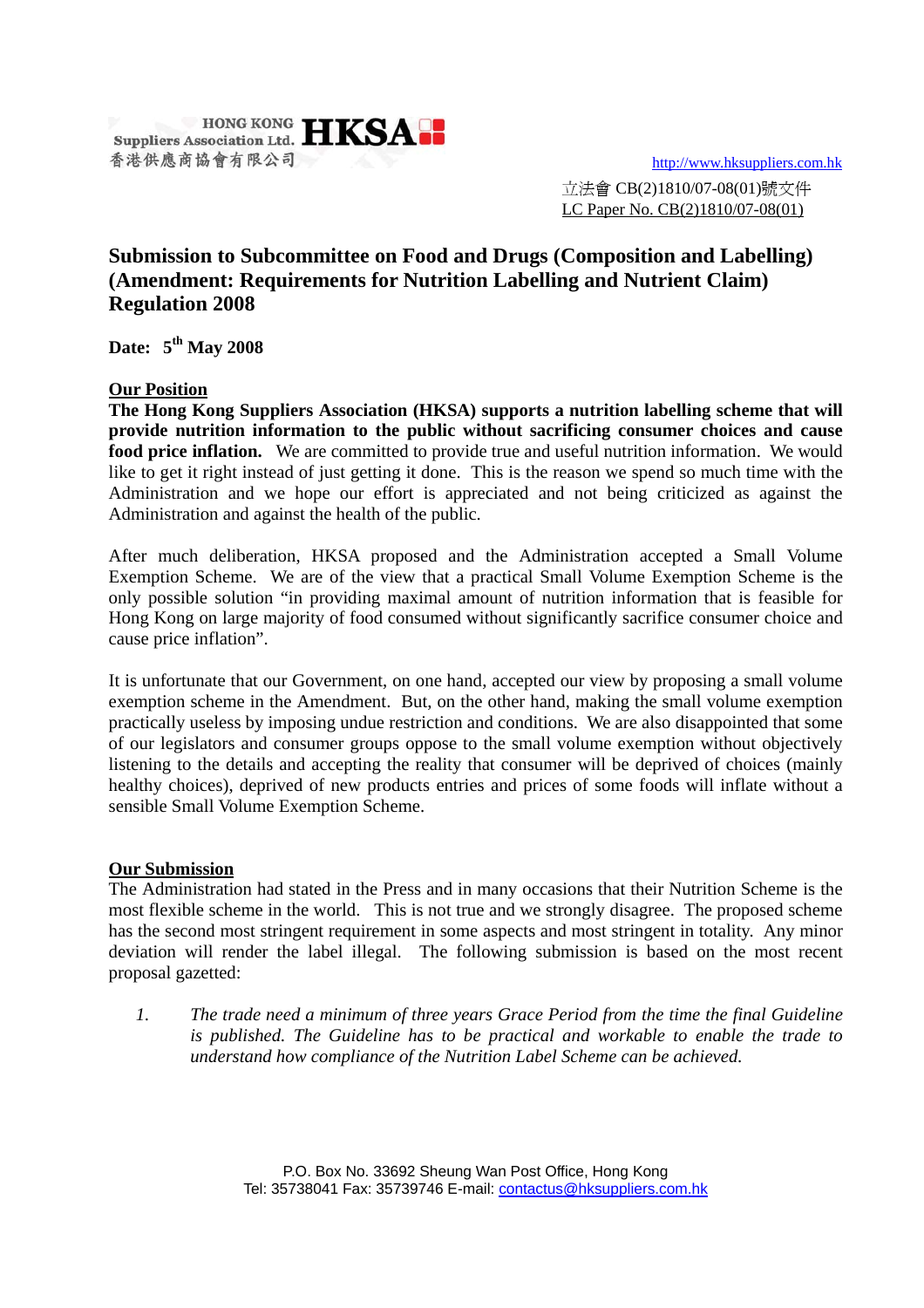

- 2. The Small Volume Exemption Scheme should be simple and practical as proposed by HKSA as attached in Exhibit 1. There should not be unwarranted restriction and conditions such as:
	- a. Require exemption sticker on each product and/or bearing identification of the individual Small Volume Exemption number for the product. *Our submission is - Labelling on the product to identify it is being exempted should be waived.*
	- b. Imposing a registration fee of \$345 per product in the first year and \$335 per product per year thereafter. *Our submission is - The registration should be no more than \$50 per product.*
	- *c.* Once nutrient claim is made, the exemption status is lost. *Our Submission is Food with nutrient claim should be included in the Small Volume Exemption as long as the claim is true, not misleading and comply with the requirement of source countries since all foods with nutrient claim would have nutrition information but may not be the exact 1+7 as Hong Kong.*
- 3. The draft Guideline is rigid and unreasonable in some parts. *Our submission is The Guideline should adopt a flexible and realistic approach that is compatible with other countries due to the unique characteristic of Hong Kong that 90% of foods are imported*. Below are some obvious examples inflexibility:
	- a. When state on the packaging as "zero % fat", it must be in "zero gm/ml fat", the Administration should accept both zero gm/ml and zero % since the meaning is the same;
	- b. There is no international standard for labelling vitamin or minerals. By Hong Kong selecting its own unique and rigid standard, it forced from the market all those products, which use different presentation format. U.S.A. uses % NRV for vitamin and mineral. Hong Kong requires absolute value per 100 g/ml when vitamin and mineral claim is made. The difference in these amounts is negligible in their impact on human health but large amount of effort has to be paid to put on sticker either to hide the information or change it into the unique Hong Kong format;
	- c. Not many countries have mandatory requirement to state Trans Fat content. The definition of "zero Trans Fat" differs from one country to another. U.S.A. adopted 0.5g while Malaysia adopted 0.1 g. Hong Kong takes 0.3g and thus rendering all products from U.S.A. claiming zero Trans Fat will face problems when importing into the Hong Kong market.

Details of such fine points should be further discussed and worked out with the trade.

## **The Pre-packaged food suppliers**

Individual Legislators had accused the trade in the Press and on the radio on wrong doing such as:

1. Pressured the Government on sacrificing vital nutrition information on the label for the interest of the trade

> P.O. Box No. 33692 Sheung Wan Post Office, Hong Kong Tel: 35738041 Fax: 35739746 E-mail: contactus@hksuppliers.com.hk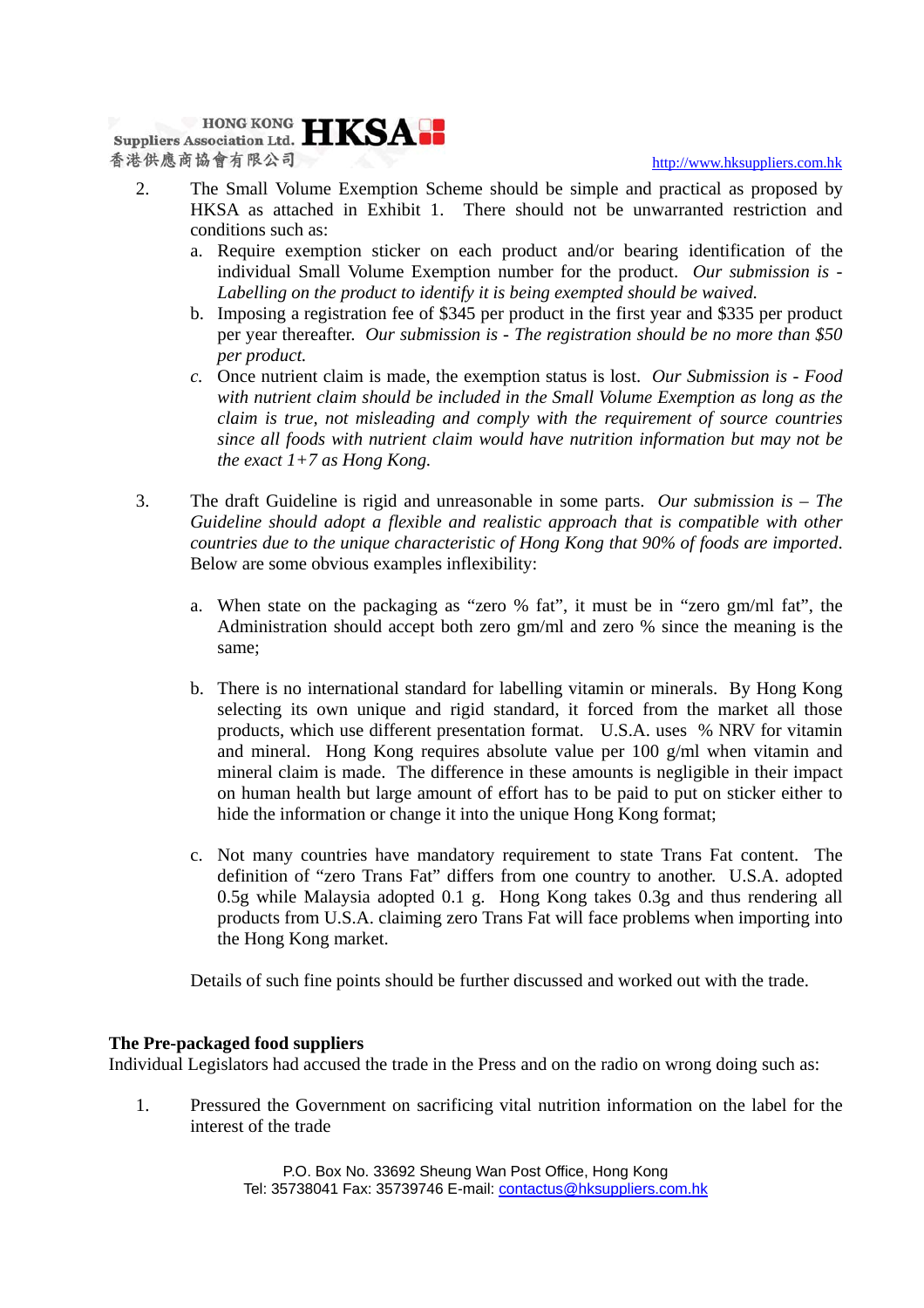

- 2. The Government and the trade is collaborating on sacrificing the health of the public
- 3. The Government had made substantial concession on the nutrition label, but the trade is not satisfied, thus, disappoint on the trade's attitude

The Pre-packaged food suppliers did not pressure the Government. The Pre-packaged food suppliers do not have an attitude. The Pre-packaged food suppliers only expressed our view in achieving a nutrition labelling scheme that "provide nutrition information to the public without sacrificing consumer choices and cause food price inflation". We are not evil. We are not trying to deprive consumer of informed choices. We are just a group of mid-income, law abiding citizen that have chosen the career in the suppliers trade to provide pre-packaged foods to the people in Hong Kong regardless of nationality, food preference and income level. We are doing our best to supply safe and good products to the market and keep the consumer informed. At the end, suppliers will have to carrying out the labelling. We know what can be done and what cannot be done. Voicing our view is not wrong. The Administration "really listening" to our voice is not wrong.

The pre-packaged food suppliers in Hong Kong composes of local manufacturers, overseas manufacturers with manufacturing and distribution in Hong Kong, overseas manufacturers with distribution in Hong Kong and non-manufacturing suppliers with imported and/or local prepackaged foods. For non-manufacturing suppliers, the large majority are SME importers. We estimated there are 600 to 800 such SME suppliers in Hong Kong. In this group, the small suppliers would have less than 10 persons in the company and the medium size suppliers would have 10 to 30 persons in the company.

The suppliers that have difficulties and face the possibility of business closures are the SME nonmanufacturing suppliers and small local manufacturers (collectively referred as "SME suppliers"). The Regulatory Impact Assessment published in 2005 also concluded that SME would be most affected by the amendment, suggesting that 191 SME may face closure. The reasons are simple:

1. Human Resource:

The SME suppliers do not have a technical person or any designated person to take care of regulation compliance. The person that takes care of these issues generally is the owner or marketing person that takes care of planning, marketing, sales and liaison with manufacturers. Frankly, these SME suppliers probably are aware of the Nutrition Label, but they do not know about the details and how it would impact on their companies. This should be obvious to the Administration since the companies that ask questions and express difficulties in the Technical Meetings are big companies. Does it means that the SME suppliers have no questions and no difficulties in complying with what the Government impose? **The answer should be an obvious "NO".** The SME suppliers are busy making a living and barely surviving in their business. They don't have the human resource to get involved. **We plead our Legislators and Government Official to be reasonable and don't conclude that SME have no difficulties since they don't speak up.** 

2. These small business operators do not have the technical know-how to comprehend what are required in the Amendment. The nutrition labelling scheme with its **new requirement on nutrient claim** is very complicated. It is not simply a matter of sticking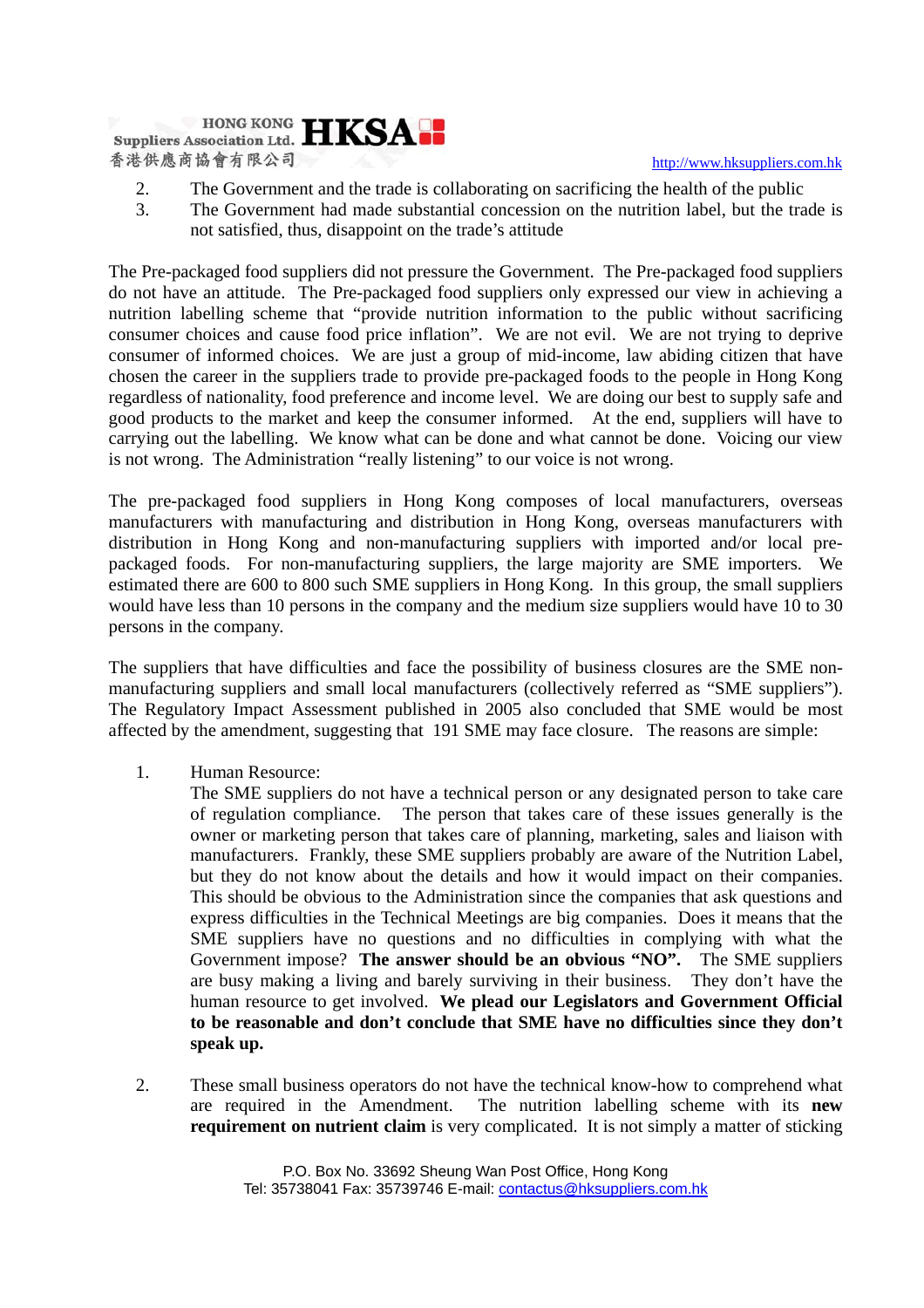

a label onto the product. It requires full knowledge of the unique Hong Kong nutrition label scheme, conducting the nutrient test, comparing the nutrition claims in according to the law and reformulation or cover up or change of claims if the food currently sold do not comply with the new requirement. To comply take time that the Administration is not allowing us to have with only a two years Grace Period while taking them three years to work out very stringent requirements that are second in the world in many aspects and in total probably the most stringent.

3. SME suppliers are not cash rich companies. If the compliant cost is high, they will be forced out of business and many of these low to mid-income people will be forced out of a job. For example, to register a limited company cost \$2,600. To register a product under small volume exemption would cost \$245 and register 11 products would be more than the business registration fee of \$2,600. The compliant cost in registering a small volume product is much too high for a small company with many small volume sales products not to mention the time and labour cost involved in the registration, case opening and stickering the product one by one with "Small Volume Exempted" label (as currently mandated in the Administration's proposal) and reseal the case again, monthly report to the authority, etc. Cease importation of such small volume items may ultimately be the only solution, though reluctant.

The Hong Kong nutrition labelling scheme is not only unique but also new to Hong Kong. It is stringent and complicated. Even large suppliers with resources are having difficulties in complying with the Amendment and they have presented their views to the Administration. Hong Kong is a small market and most products are imported. The main business of the large suppliers is in quality control and the selling and marketing of products, not in product development for the Hong Kong market. Even big suppliers do not have sufficient technical personnel to fully comprehend the requirement, not to mention to fully implement it before the Grace Period.

Large local and overseas manufacturers selling big volume could comply with the nutrition labelling given that there is enough time and requirements are reasonable and clear. Legislators and the Administration had commented in the Press that why some large local manufacturers can comply with the unique nutrition label requirement for U.S. and why not for Hong Kong. The examples quoted are only a small number of products exported to the U.S.A. and they are all big volume sales item. If the suppliers can sell the same big volume in Hong Kong, for sure there is no problem in complying to the Hong Kong regulation as long as the requirements are clear, which they are not at this moment. Admittedly, even for large local and overseas manufacturers may have to cease supply of some small volume sales items to the Hong Kong market.

#### Small Volume Exemption

The Administration is in agreement that exemption on small volume sales items would have a small impact on the health of the public since the large majority of foods we consumed are sold in big volume. Some legislators had said that the Administration is making concession due to pressure from the trade and go as far as the Administration is sacrificing the health of the public by collaborating with the trade. These legislators had been misled or misinformed. The reality is that the Small Volume Exemption is the only solution in maintaining choices and not cause price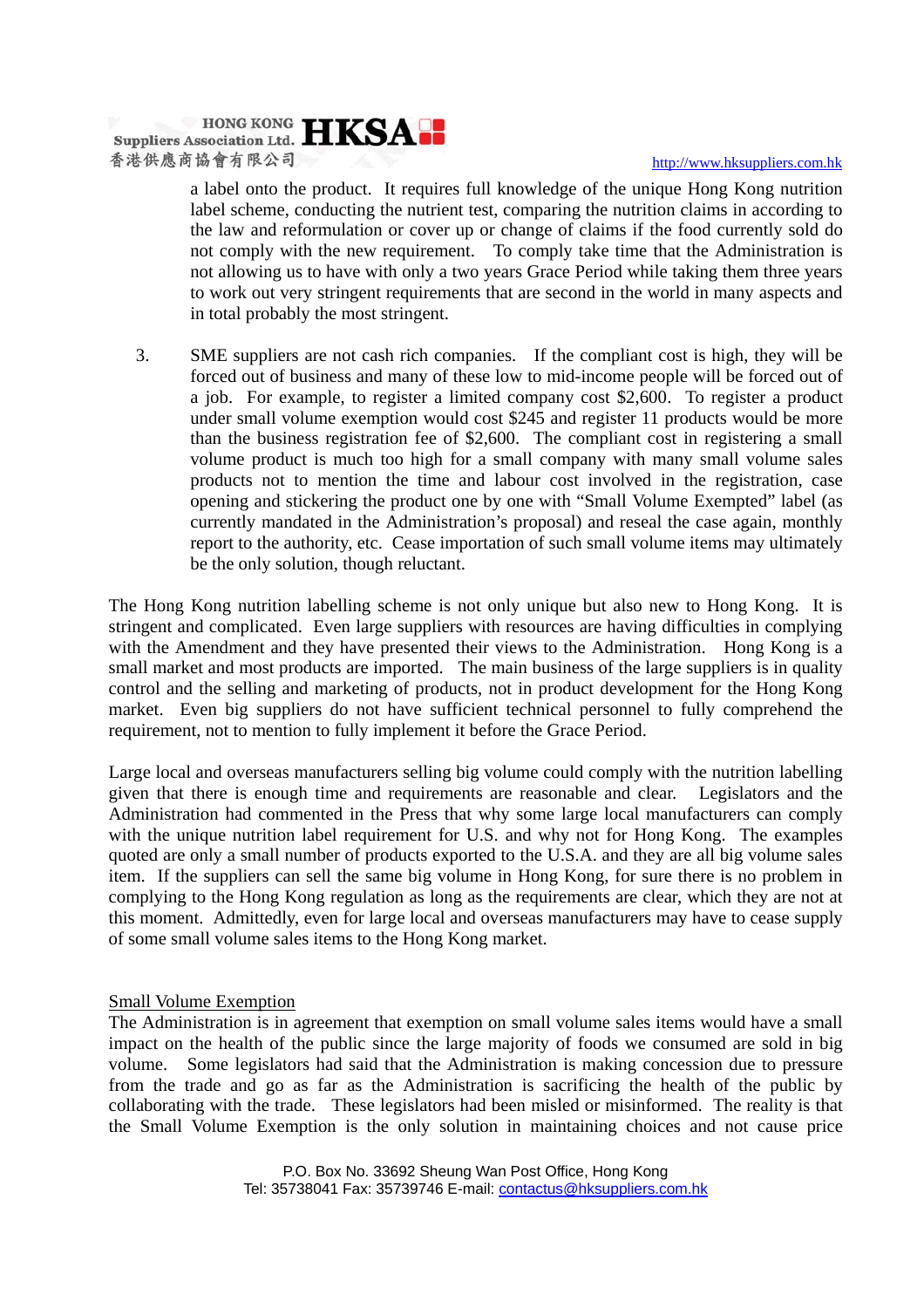**Suppliers Association Ltd. HKSAN** 香港供應商協會有限公司

http://www.hksuppliers.com.hk

inflation.

Why small volume is necessary for Hong Kong? Hong Kong imports 90% of foods. Many are imported in small volume for various reasons, food for special needs, food for ethnic minority, food for test marketing, foods for variety, etc. These small volume foods will definitely not able to comply with the Hong Kong unique and stringent nutrition label requirement. Without small volume exemption, the large majority of these foods will be out of the market and the remaining would have to sell at higher prices due to nutrient testing and the label, stickering and additional logistic cost. How much higher? It would be dependent on the product cost. The nutrient test cost about \$5,000 to \$7,000 per product. Nutrient test is not a one time cost. It needs to be re-tested whenever needed. For a supplier selling 10,000 units per year and re-test on an annual basis, the testing cost is \$0.5 to \$0.7 per product sold. The impact of testing cost on selling price would be dependent on the product cost. Putting a label on a product would cost about \$0.40 to \$0.70. So, if the product cost is \$5, it would be 8% to 14% (or cost become \$5.40 to \$5.70); if the product cost is \$10, it would be 4% to 7% (cost become \$10.40 to \$10.70), etc. Legislator can easily verify these labelling costs by a few phone calls to printer, labelling and logistic companies. In principle, if cost is transferred to the consumer, consumer price would increase by the same % increase in product cost, which is the total of nutrient testing cost (e.g. 10% to 14% for a product sold 10,000 units in a year with a product cost of \$5) and labelling cost (e.g. 8% to 14% for a product with product cost of \$5). Again, if the suppliers can absorb the cost, the suppliers would gladly do so. However, with the recent inflation on everything, including, Hong Kong dollar deflation, increase in gasoline and transport cost, raw material cost, we dare to say that suppliers can absorb no more and consumer would have to pay for the nutrition label, this is especially true when sales volume is small. For small volume items, the only way to label the nutrition table is to physically stick on an environmental unfriendly printed label with glue. Nutrient testing cost is a re-occurring cost and labelling is a variable and reoccurring cost that is part of product cost.

The Administration has agreed on the small volume exemption. But they are making it useless to the trade by adding undue restriction. The Administration is charging \$345 for registration in the first year for one product and renew at \$335 per year thereafter. If you have 8 products to register, it is equal to \$2,760. It is more money than the business registration fee of \$2,600 for a limited company. SME suppliers depend on selling small volume of many products to make their livelihood. They can easily sell 100 to 200 products, each sell really small volume. They just don't have the money to pay for the registration fee. We asked the Administration why they charge so much. They said they expected 10,000 registration and they need \$3,450,000 to recover the cost of registration! \$3,450,000 may not be a lot to the Administration, but in the real world, we can do a lot with \$3,450,000. We are of the view that it shouldn't cost \$3,450,000 to register 10,000 products or more on the web-base system as we proposed. If the Administration need \$3,450,000 to do a little bit of work in registration to maintain food choices and may help the SME to survive, we suggest the Administration find money somewhere in the large amount of money collected from tax and surplus to subsidize.

The Administration also required having a 7 sq. cm sticker "Nutrition Labelling Exempted (Small Sales Volume)". This is completely unnecessary as the consumer already know that the product is exempted under small volume when purchase the goods on the shelves and such move will definitely cause price inflation because it involves case opening, stickering the specific label one by one and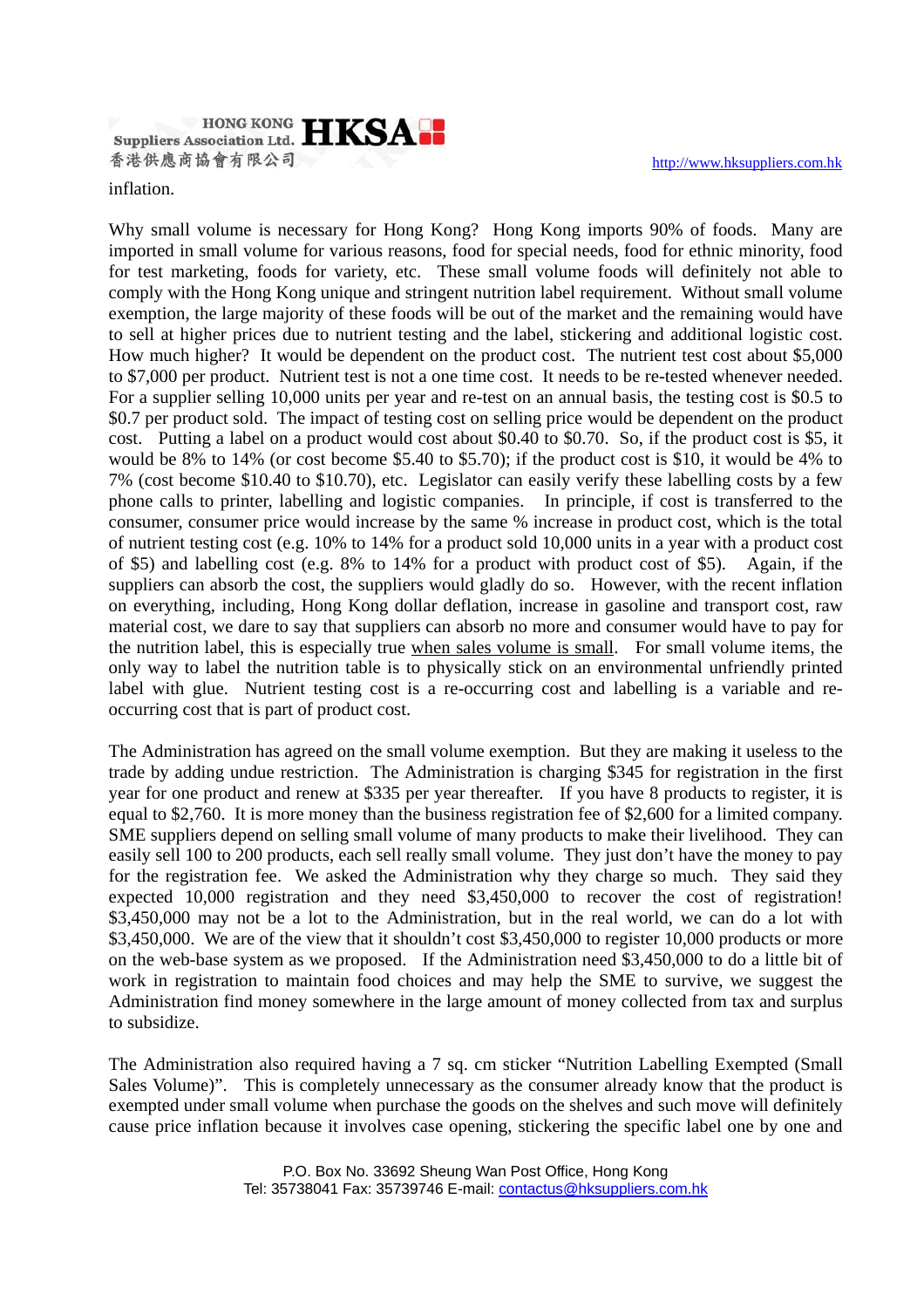

resealing and additional logistic cost.

The Administration also excludes food with nutrient claim from the small volume exemption. This defeat the whole purpose of the nutrition label since these are likely the more healthier food choice and the large majority of these foods will not be sold in Hong Kong.

## **Queries on the existing proposal by the Administration**

According to FEHD's website at the following address as at  $1<sup>st</sup>$  May 2008, we can see not many countries having mandatory Nutrition Labelling (here after referred as "NL") system.

http://www.cfs.gov.hk/tc\_chi/programme/programme\_nifl/programme\_nifl\_03.html

This paragraph was copied from the above link:

很多發達國家已爲預先包裝食物制定一套標籤制度。除非食物附有與營養 素有關的聲稱,否則大部分發達國家都容許食物製造商自行決定是否在食 物標籤中標示營養標籤;不過,美國、加拿大、澳洲、新西蘭及馬來西亞 均訂立規例強制規定食物必須備有營養標籤,而歐洲聯盟、日本及新加坡 則規定如果預先包裝食物附有與營養素有關的聲稱,就必須附加營養標 籤 , 至 於 那 些 採 用 自 願 標 籤 制 度 的 國 家 , 現 正 積 極 考 慮 把 這 項 制 度 轉 化 為 強 制 性 質 。

From the list of those countries with mandatory Nutrition Label law, they all have different requirements from Hong Kong. We can generally say U.S.A. and Canada are similar to each other but they use total carbohydrate and declare vitamin and minerals in DV; Australia and New Zealand are similar to each other but they do not have to state Trans Fat. Malaysia and Thailand are mandatory on specified foods only. We can see most other countries' existing Nutrition Label Law are on claim basis, so most products are exempted from the Nutrition Label Law. For China, the proposed NL is 1+4 claim base.

Our concern is when most of the countries are not ready for mandatory NL law, Hong Kong being a small area rely heavily on imported foods, is it really appropriate to have such a sophisticated NL law so hastily?

We agree Nutrition Label is important but it should be done step-by-step and follow the international trend as suggested in the Regulatory Impact Assessment. What is the point of conducting the Regulatory Impact Assessment but refuse to follow its suggestions.

By looking at the Bill and the draft technical guideline closely, we dare to say that it is bewildering. It uses Codex requirements as the skeleton and then uses different countries standards as its fresh and bone, such as: Chinese NRV, requiring labelling of Trans Fat as the U.S.A. (not in CODEX), however, decided to define our own unique "zero" standard (differed from the U.S. standard) of Trans Fat at 0.3g per 100g/ml., somewhere between the US standard which is 0.5g per serving for a minimum of 50 g per serving and Malaysia standard (for specified foods only) which is 0.1g per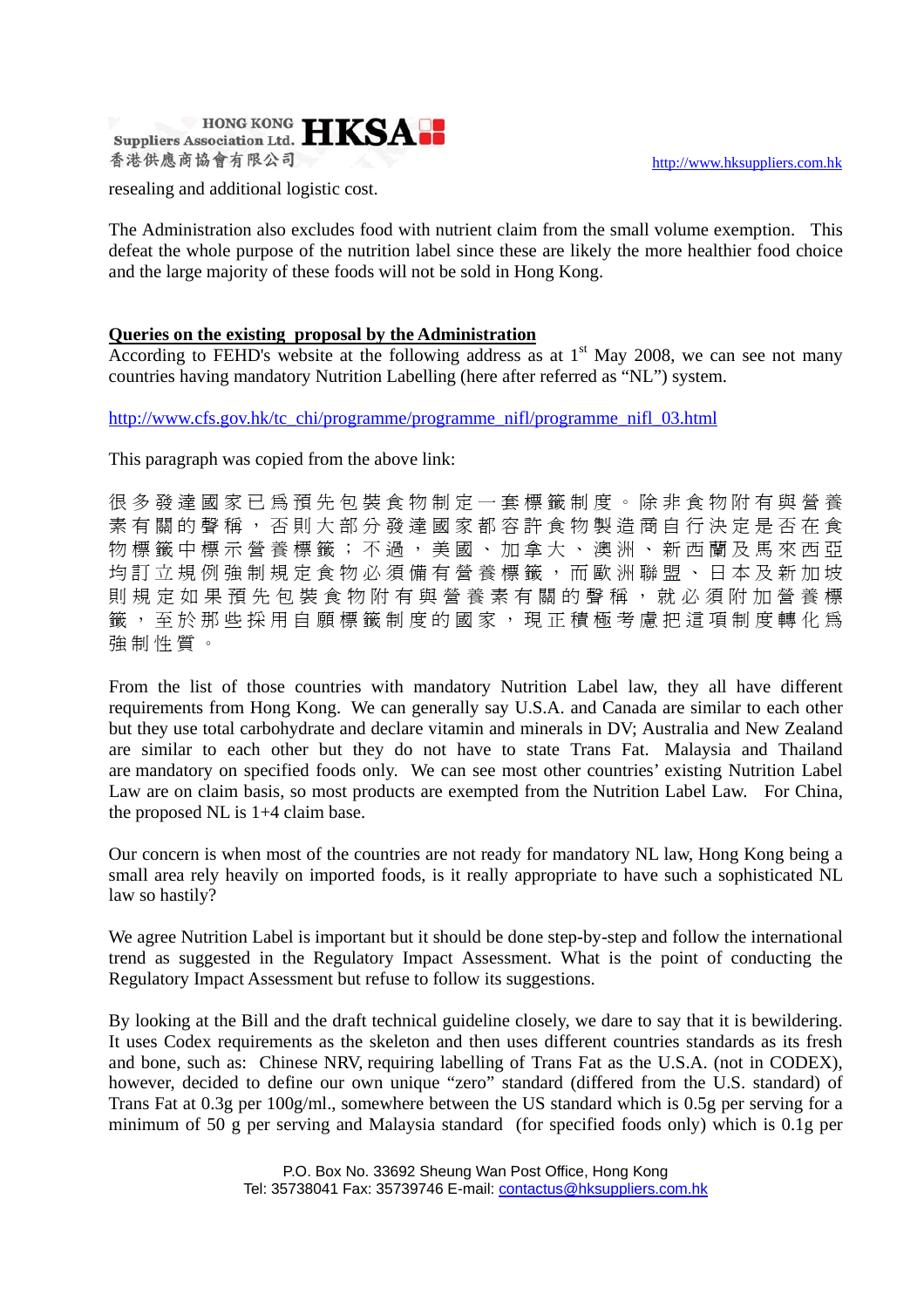

100g/ml.

The Chinese NRV, though closely similar to Codex NRV but still they are different. By adopting the Chinese NRV increase the complexity of the law unnecessarily. Secondly, in Chinese NRV, total carbohydrate is use and thus when making claims, transformation is necessary and this will also create unnecessary complexity.

The Bill has other unreasonableness:

## 1. Grace Period

Since the NL law is different from the requirement of all other countries, so it is expected over 90% of pre-packaged food has to be relabelled.

Bearing in mind the trade has just finished the label change for the allergen and additive requirements. For Allergen and Additive Regulations, the trade has 3 years grace period. However for the new NL law, the trade has only 2 years grace period.

 For Allergen and Additive Regulation, compliance is a bit straightforward but yet still complicated for the trade due to complex communication with the Administration, the manufacturers and the retailers. For the NL law, laboratory test or calculation must be conducted to obtain the figures for the Nutrition Table. Only those people equipped with expertise know how to do the calculation and laboratory test also takes time.

With a Grace Period of 2 years or 24 months, retailers generally require labels to be in compliance 6 months before the Grace Period is concluded. This is reasonable since retailers need time to ensure products on shelves will meet the new regulation and to protect them from being prosecuted once the Grace Period is over. So, **a Grace Period of 24 months is actually 18 months for the suppliers**. Imaging a company with 600 regular products, all the testing and packaging label change has to be completed in 6 month time for 12 months shelf life products (6 months to prepare plus 12 months shelf life equal 18 months that the label must be corrected on the shelves); and products with 18 months shelf life has zero time to prepare, or face the consequence of product recall.

When the manpower remain unchanged with sudden load of extra work while the market has no people understand the new law, it would be almost impossible for the trade to comply with the new NL law in such short period of time?

The trade once asked whether the laboratories are ready for such huge amount of tests at the initial few months after the law takes effect. After all, **there are only three accredited laboratories in Hong Kong.**

## 2. Laboratory test issues

The laboratory carrying out the nutrient testing needs to be accredited under HOKLAS (Hong Kong Laboratory Accredited Scheme); there are only three such laboratories in Hong Kong. With regard to testing, the trade has doubt as to the capacity of the laboratory, although the Administration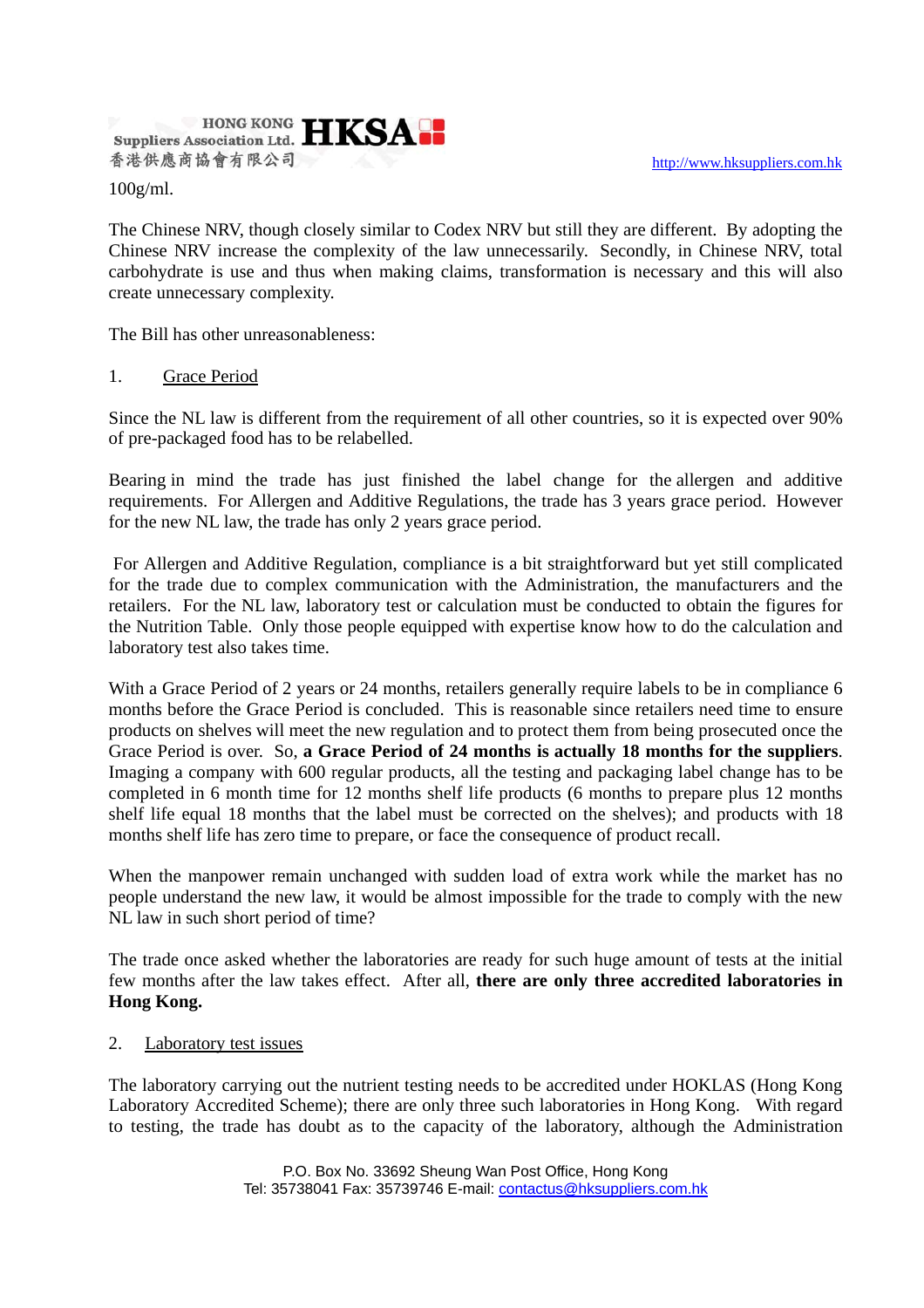# **Suppliers Association Ltd. HKSA P** 香港供應商協會有限公司

#### http://www.hksuppliers.com.hk

assumed there is no problem with testing capacity and that the laboratory will add equipment and personnel to cope with the sudden demand. It is reasonably foreseeable that the testing would flood the laboratories. Furthermore, none of the three laboratories in Hong Kong has HOKLAS accredited for all the Hong Kong required nutrition test items at the time of this writing. We urge our Legislators to seek clarification from the Administration on this point.

## 3. Environmental protection

In the moment when everyone is talking about environment protection, Hong Kong is going to be the sticker city. Go to the supermarket and have a look at the product packaging, you will be surprised to see how many Best Before Date stickers and allergen stickers. Now we are going to have the NL stickers or "Small Volume exemption" stickers if exempted and also many other stickers of different size to cover up the claims should they fail to fulfil the unique Hong Kong NL law.

#### 4. Nutrient data base

The Government has once suggested to the trade that the NL law will not be a big concern as we can make use of the nutrient data base for conducting the calculation. This is completely wrong and misleading.

The data base is developed by the Chinese University with HK\$17 million sponsorship from the Hong Kong Jockey Club. The data base is estimated to be available 3 years later. The trade will face serious difficulty when they have to conduct the calculation for the nutrition information without the help of the nutrient data base that is designed for this purpose. Furthermore, the data base is designed to help local small manufacturers and not importers since making use of the calculation required detailed ingredient list with composition and manufacturing process. Most of these information are trade secrets and importers would not be able to obtain from manufacturers.

## 5. Standards

Currently Hong Kong does not have a set of standard governing the nutrition claims. Now the Government introduced a new set of standards following Codex, which we are not opposing. However, the Government out of sudden introduces a set of standards into the Hong Kong market. Hence many products with claims are to be affected. Take a simple example, low fat milk, Hong Kong suppliers since 1980's have used 2% fat as low fat standard. However under the Codex standard, the fat content will be reduced to 1.5%. As such, all low fat milk products have to be reformulated to suit the new standard.

To do the reformulation is not a simple matter, especially when it comes to a number of products, it takes time to do it one by one. The trade needs time to scrutinize their current products one by one to see which one is in compliance and which one is not. Only after this, the trade can decide whether to cover up the claim by stickers or simple withdraw the product from shelf pending reformulation.

As most of us are aware of, claims can be anywhere on the packaging and it would be extremely difficult to tailor-made different size of stickers to be put on different places on the packaging to cover up the claims with blank stickers!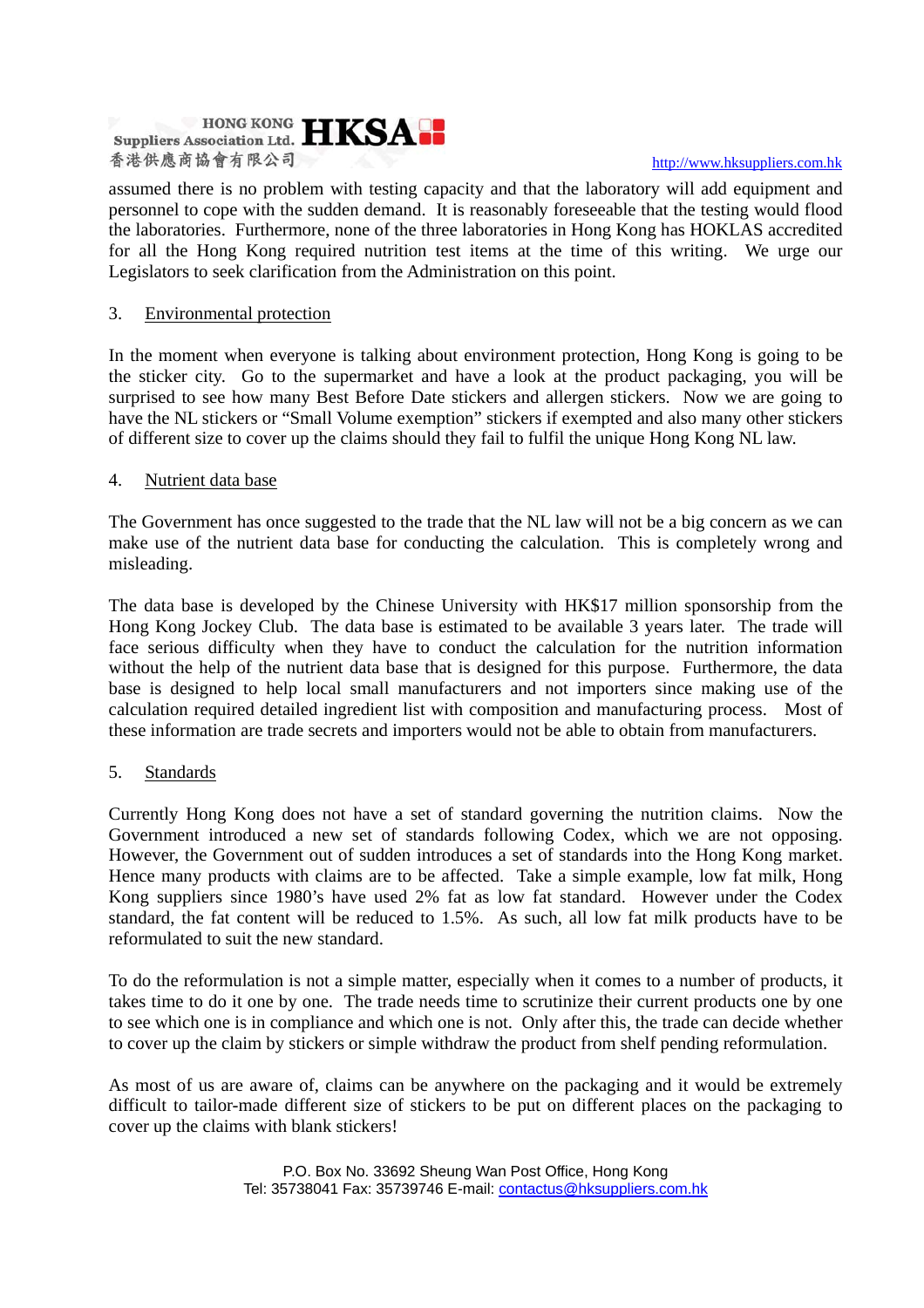

6. Special dietary needs

We have special concern on the following groups of people:

- 1, patient
- 2. infant
- 3. pregnant women
- 4. elderly

Special Dietary Need has clear definition in Mainland China's voluntary nutrition label law but Hong Kong's mandatory scheme does not. What we know is the Nutrition Label law is not applicable to pre-packaged food for people of special dietary needs, nevertheless, without a clear definition on this, no one knows for sure how big the impact of the Nutrition Label Law would be on the above mentioned group of people.

Our concern is not an empty tale, it comes from the fact that there are many clinical nutritional products in the market; they are supplied Over the Counter in the Pharmacy. These products carry varies nutrient claims for special group of people to enable them to have better understanding as to the nature of the food. It would deprive the patient's benefit by removing the claims. In the worst scenario selling of these products has to be suspended pending reformulation of the product.

End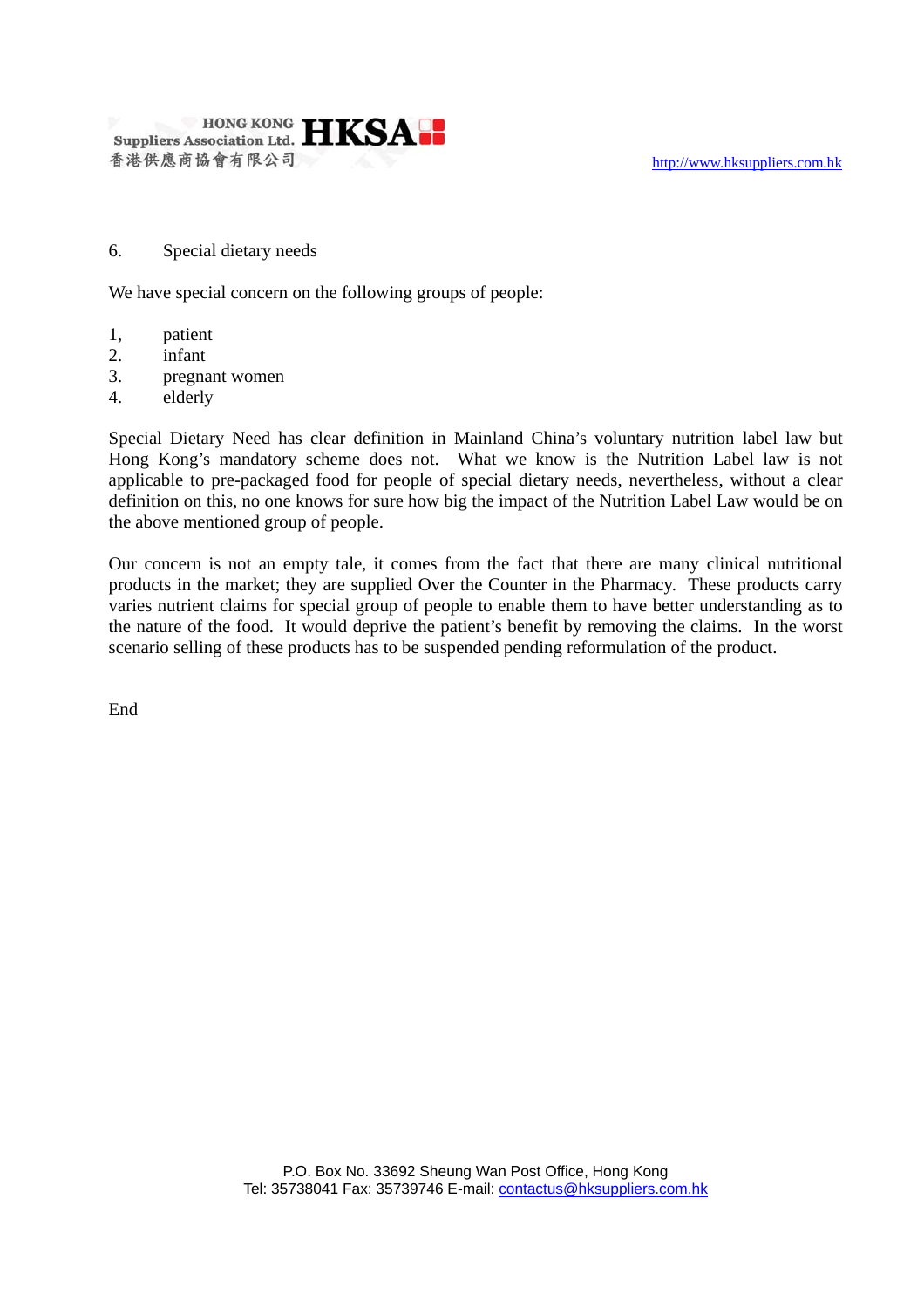

Appendix 1: Small Volume Exemption

Subsequent Applying **Suppliers**